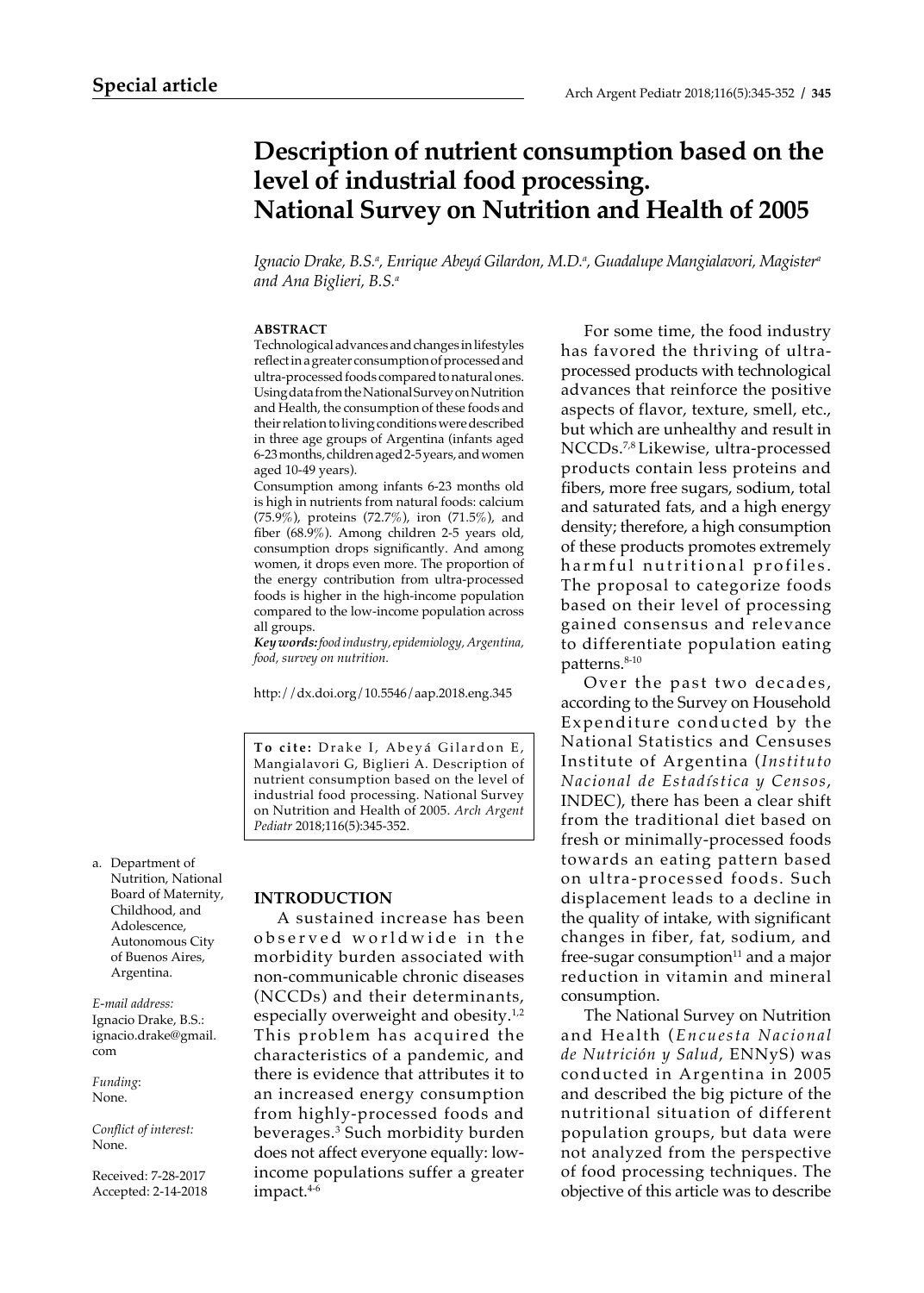the dietary intake of selected age groups from the Argentine population using the NOVA food classification, $^{12}$  which considered the level of industrial food processing and related it to socioeconomic and geographic outcome measures.

# **POPULATION AND METHODS**

The ENNyS was conducted using a multistage probability sampling of independent age groups from towns with more than 5000 inhabitants across Argentina. The details of the ENNyS sample design and population groups, as well as the methodological aspects, have been explained in previous publications.13,14 The study described here was carried out based on dietary intake records. Intake was estimated using the 24-hour dietary recall (24HR) method for infants aged 6-23 months, children aged 2-5 years, and women aged 10-49 years, who were representative of the population of each of the six regions of Argentina.

Quality of life indicators were used according to the INDEC's methodology to estimate unmet basic needs (UBNs),<sup>15</sup> destitution line and poverty line  $(DL/PL)$ ,<sup>16</sup> and quintile distribution of the per capita family income.

Foods were categorized based on the NOVA food classification. This classification categorizes foods into four groups based on their nature, and the extent and purpose of the processes applied to produce and/or preserve them based on the following characteristics:

- **Group 1.** Unprocessed or minimally processed foods: these are defined as parts of plants or animals that have not been subjected to industrial processes or that have been modified but without adding new substances (such as salt, sugar or oil); however, these foods may be altered by removing parts of them. Group 1 foods include fruits or vegetables, fresh or frozen meat, eggs, milk, and rice or other grains.
- **Group 2.** Processed culinary ingredients: these are substances obtained directly from unprocessed foods such as oil and sugar, or from nature, such as salt. Culinary ingredients are rarely consumed alone but used in combination with unprocessed or minimally processed foods in the kitchen to prepare other dishes.
- **Group 3.** Processed foods: these products are made by adding salt, oil, sugar or other culinary ingredients to minimally processed foods. Processed foods are still recognizable

as modified versions of unprocessed foods; they include canned fruits or vegetables, salted nuts, cured or smoked meats, and cheese.

**• Group 4.** Ultra-processed foods: these are defined as industrial formulations with multiple ingredients; they include sugarsweetened beverages, packaged breads, cookies, savory snacks, confectionery, icecream, breakfast cereals, and frozen, ready-toeat products.

Each food mentioned during the R24H was independently assigned by one of the team nutritionists to one of these four groups. Discrepancies were resolved by consensus.

Likewise, the chemical composition of each food was taken from the Analysis System and Food Registry (*Sistema de análisis y registro de alimentos*, SARA). The SARA database is made up of 379 foods, for which data on energy, proteins, lipids, carbohydrates, fiber, sodium, calcium, iron, saturated fatty acids (FAs), monounsaturated FAs, polyunsaturated FAs, and other data are available.

To estimate percentage values, the numerator was the sum of energy and nutrients provided by each food consumed based on the NOVA classification category, and the denominator was the sum of energy and/or nutrients provided by all foods recorded in the R24H.

## **RESULTS**

The number of surveyed participants by region and age group is described in *Table 1 of the Annex*.

#### **Age group: 6-23 months old**

Among infants, the highest energy and nutrient intake was from natural foods and ingredients *(Figure 1)*. In this regard, 75.9% of calcium, 72.7% of proteins, 71.5% of iron, and 68.9% of fiber were provided by NOVA group 1 foods. In addition, the proportion of processed products was low, except for saturated FAs  $(63.4\%)$ , carbohydrates  $(43.9\%)$ , and sodium  $(40.3\%)$ .

When considering only group 4 foods (ultraprocessed products), differences in energy and nutrient intake based on UBNs were significant and varied up to 10 percentage points between infants who had UBNs and those who did not; this was similar when analyzed by DL/PL. However, among the higher-income quintiles, energy intake from ultra-processed products increased: it accounted for 19.5% in quintile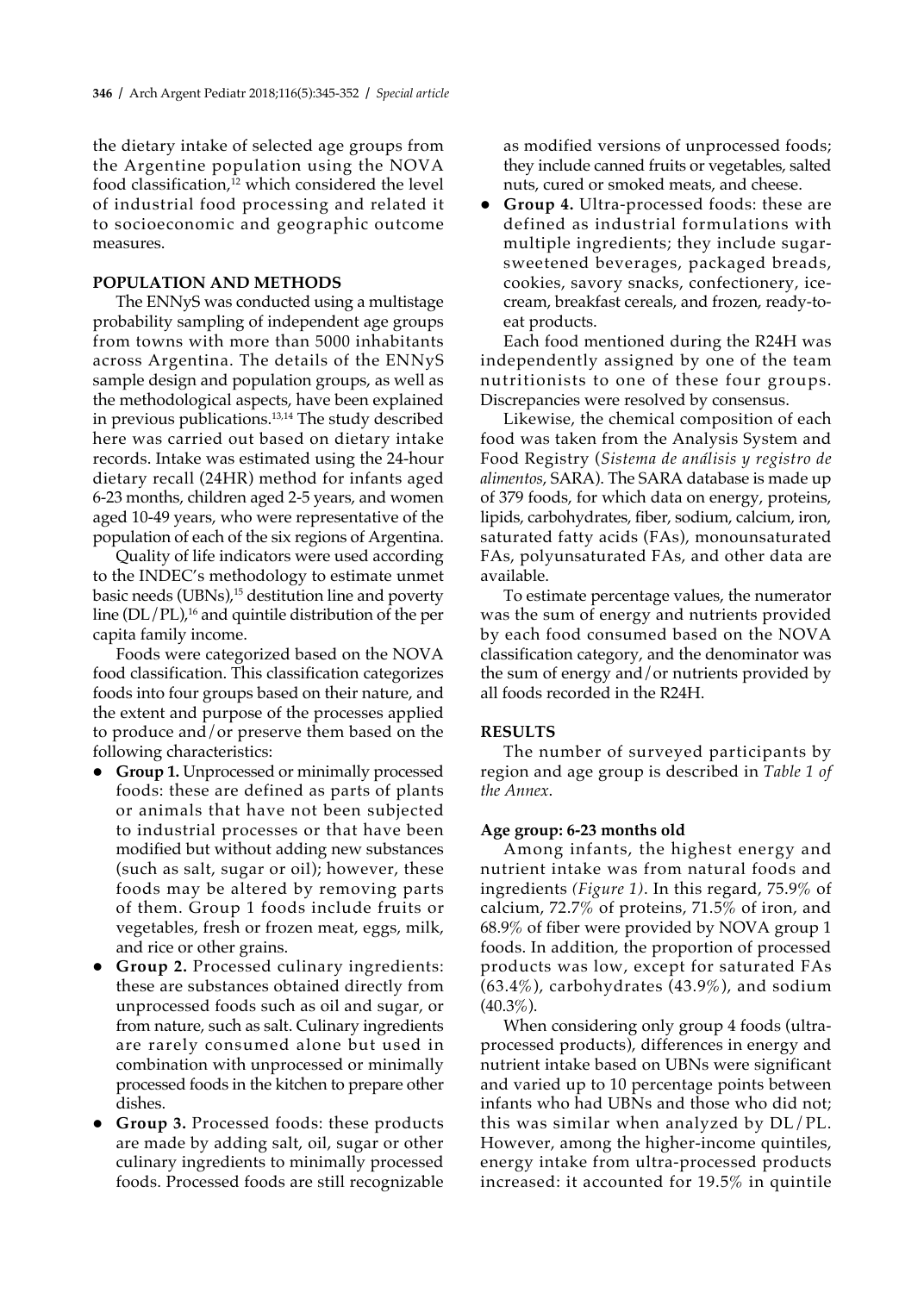1 among lower-income individuals versus 32.9% in quintile 5 among higher-income individuals *(Figure 2).* Although the proportion is lower than that observed in other population groups, it has been confirmed that the ability to generate income affects the types of processed products consumed, even among the youngest populations.

Considering consumption in this infant group by geographic distribution, it was observed that the lowest energy intake from ultra-processed products was recorded in the Northwest region of Argentina (NOA) and the Northeast region of Argentina (NEA) (approximately  $19\%$ ), followed by the Cuyo and Pampa regions (25%), whereas the highest intake was observed in the Metropolitan Area of Buenos Aires (AMBA) and the Patagonia region (31%).

The average nutritional content of foods consumed in this age group per NOVA group is presented in *Table 2 of the Annex*.

Figure 1. *Relative energy and nutrient distribution according to the NOVA classification among infants aged 6-23 months (in percentage). N= 6035*



Source: Developed based on data from the ENNyS (2005) and Monteiro et al. (2011). FAs: fatty acids.

Figure 2. *Relative energy and nutrient distribution by quintile of the per capita family income according to the NOVA classification among infants aged 6-23 months (in percentage). N= 6035*



Source: Developed based on data from the ENNyS (2005) and Monteiro et al. (2011). Q: quintile; G: group; Kcal: kilocalories.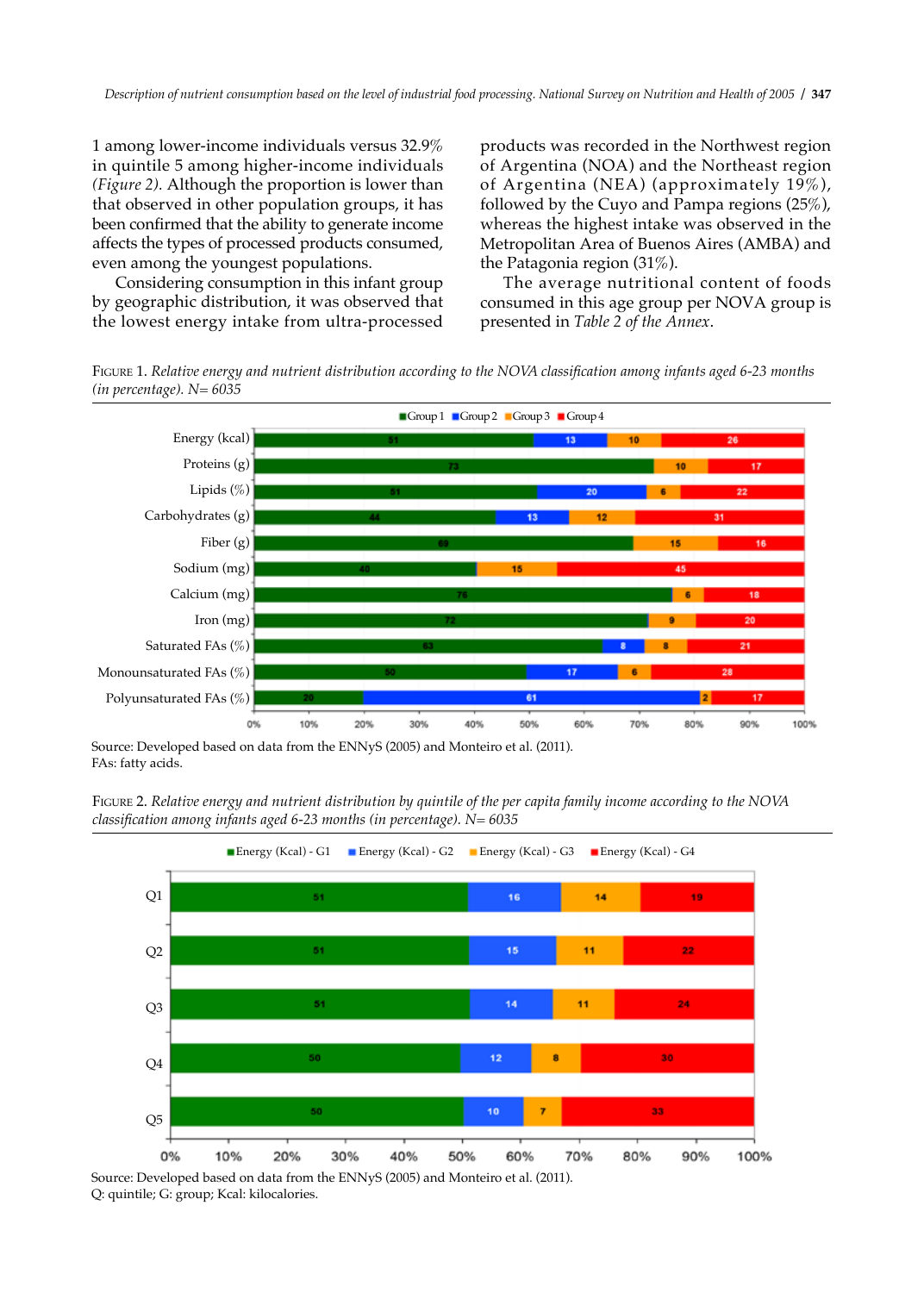# **Age group: 2-5 years old**

Unlike the previous age group, children in this group were already fully eating solid foods that they shared with the rest of their families. The energy and nutrient intake from natural foods and ingredients reduced significantly; 72.3% of calcium, 67.2% of proteins, 60.4% of iron, and 56.5% of fiber corresponded to this food group *(Figure 3)*. However, the nutrient intake from ultra-processed products remained in the same levels as those observed for the previous age group.

A marked increase was observed in ultraprocessed product consumption among children in this age group living in households with a better quality of life, both among those without UBNs and those who were not considered poor. In both cases, the gap widened significantly between those with more and less deprivations, and it was even greater than in the previous group. Also in this regard, an important decrease was observed in the energy intake from natural foods (group 1) among the higher-income quintiles –approximately 10 percentage points– together with a leap in the energy intake due to the higher consumption of processed and ultraprocessed products (groups 3 and 4) among the higher-income quintiles *(Figure 4)*.

In relation to energy consumption among children from all regions, the proportional energy intake was higher from ultra-processed foods at the expense of natural foods. As observed in the 6-23-month-old group, the higher consumption of processed and ultra-processed products was recorded in children from the AMBA and Patagonia regions. In relation to this type of products, children from these regions showed the highest intake values compared to the rest of the country.

The average nutritional content of foods consumed in this age group per NOVA group is presented in *Table 3 of the Annex*.

# **Age group: 10-49 years old**

The analysis of this age group is also useful as a reference for food consumption among the adult population. It was observed that energy and nutrient intake from natural foods (group 1) was even lower than in the group of children aged 2-5 years. In this regard, only 59.0% of proteins, 55.1% of iron, 51.6% of fiber, and 46.4% of calcium came from natural foods *(Figure 5)*. This older age group showed the lowest nutrient intake from natural foods among all analyzed groups.

In relation to the nutrient intake from ultraprocessed products, it was observed that women with less socioeconomic deprivations –without UBNs or not poor– consumed a higher proportion of nutrients from this type of products. Such intake was very similar to that observed in

Figure 3. *Relative energy and nutrient distribution according to the NOVA classification among children aged 2-5 years (in percentage). N= 7364*



Source: Developed based on data from the ENNyS (2005) and Monteiro et al. (2011). FAs: fatty acids.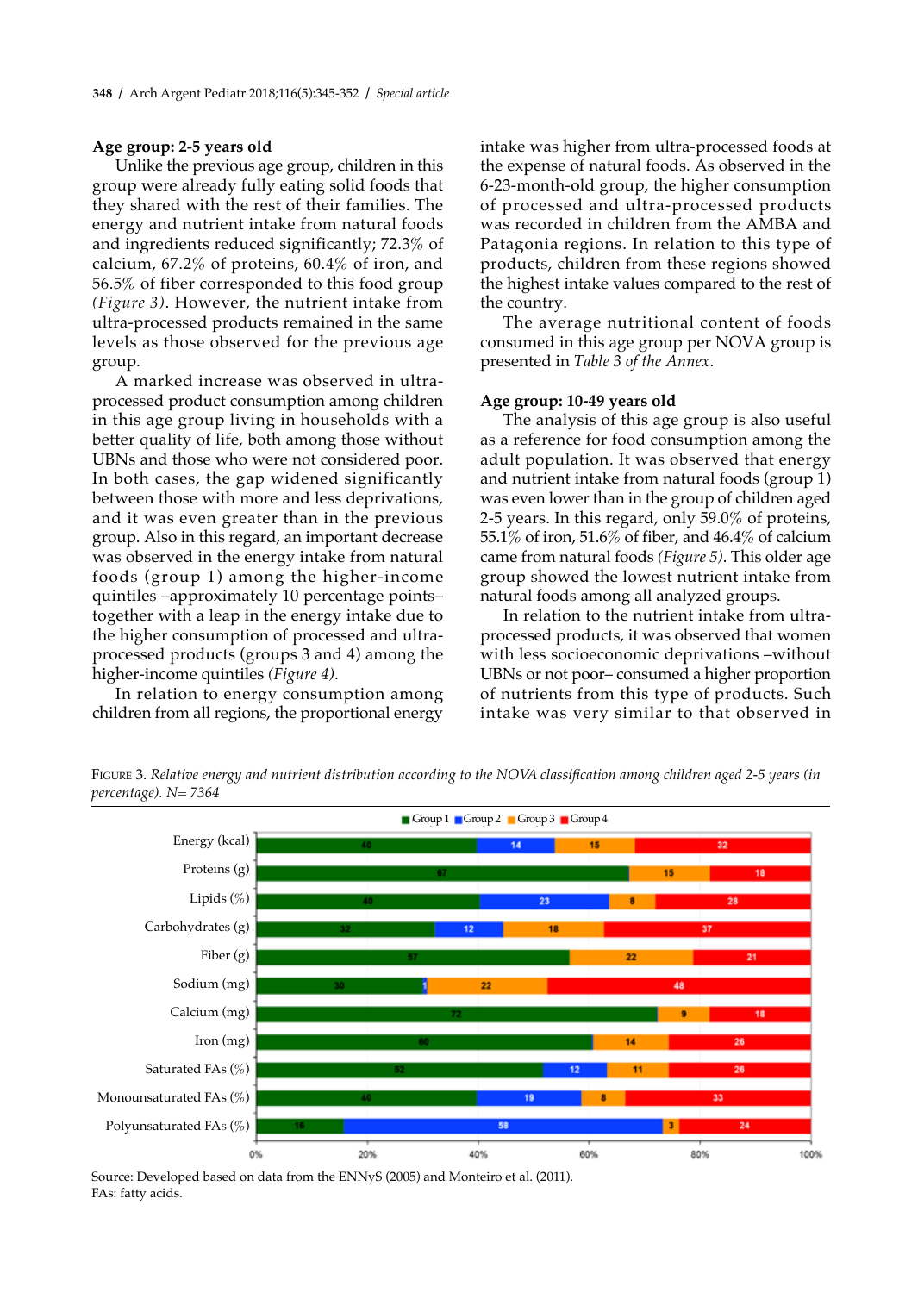children aged 2-5 years. Consumption among women by income quintile showed that, across all strata, energy intake from natural or minimally processed foods was lower than in the previous group (approximately 10 percentage points lower) *(Figure 6)*. However, the energy intake from ultraprocessed products was significantly higher as the level of income increased.

In relation to differences in consumption by geographic location, women from practically all regions consumed around 30% of energy from natural or minimally-processed foods; the only exception was the NEA, where consumption accounted for 35.9%. This was accompanied by a lower energy intake from ultra-processed products in the NOA, NEA, and Cuyo regions

Figure 4. *Relative energy and nutrient distribution by quintile of the per capita family income according to the NOVA classification among children aged 2-5 years (in percentage). N= 7364*



Source: Developed based on data from the ENNyS (2005) and Monteiro et al. (2011). Q: quintile; G: group; Kcal: kilocalories.

Figure 5. *Relative energy and nutrient distribution according to the NOVA classification among women aged 10-49 years (in percentage). N= 6605*



Source: Developed based on data from the ENNyS (2005) and Monteiro et al. (2011). FAs: fatty acids.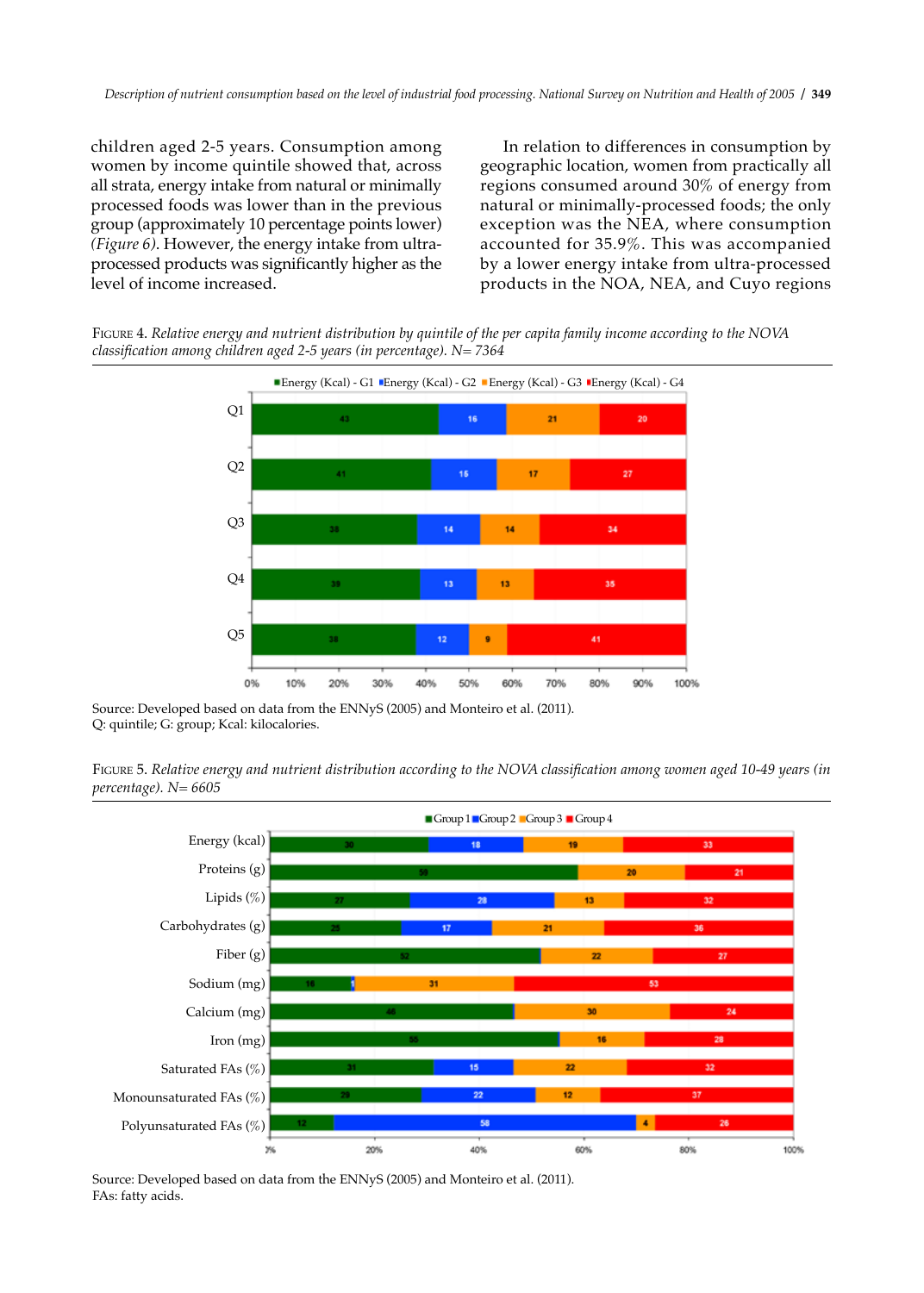(approximately 26%) and a significantly higher energy intake from this type of products in the Patagonia and AMBA regions (around 36%).

The average nutritional content of foods consumed in this age group per NOVA group is presented in *Table 4 of the Annex*.

### **DISCUSSION**

The bibliography on the description of dietary intake based on the chemical composition of foods is wide and varied and has made it possible to identify and measure nutrient requirements and the importance of nutrient deficiencies. Such description based on chemical composition guided the analysis of results of the ENNyS in 2007. There are similar reference frameworks that classify foods based on the level of processing.17,18 In our opinion, the most appropriate one is the NOVA classification; since 2014, the number of publications using the description of intake based on this reference framework has increased considerably in PubMed via Medline. This food classification system by processing level has gained recognition in the bibliography until the publication of a special issue of the leading journal in public nutrition policies in January 201819 and as part of the reports by the Pan American Health Organization (PAHO) and the Food and Agriculture Organization (FAO).<sup>9,20</sup>

There is sufficient epidemiological evidence demonstrating that ultra-processed food consumption is associated with a low-quality diet and poor health conditions.<sup>21</sup> The analysis of energy and nutrient intake based on the level of processing provides useful data to understand and implement health policies aimed at improving the nutritional status of a country's population.22 Although there are no current data on consumption in Argentina, intake analysis based on the data available from the ENNyS is useful to know consumption at critical ages, such as children younger than 6 years and women of childbearing potential.

The information on dietary intake analyzed here, even though it was obtained 12 years ago, is the only information available in Argentina with probabilistic representativeness and serves as the baseline for the comparison with future surveys so as to establish changes over time. Based on the population groups analyzed here, it was observed that as the population age increases, also does the contribution of energy and certain nutrients from ultra-processed foods.

Energy intake from ultra-processed foods in this study was higher than that estimated for Brazil using data from a survey on household expenditure for 2008-2009, which was equivalent to 21.5% of energy consumption, compared

Figure 6. *Relative energy and nutrient distribution by quintile of the per capita family income according to the NOVA classification among women aged 10-49 years. N= 6605*



Source: Developed based on data from the ENNyS (2005) and Monteiro et al. (2011). Q: quintile; G: group; Kcal: kilocalories.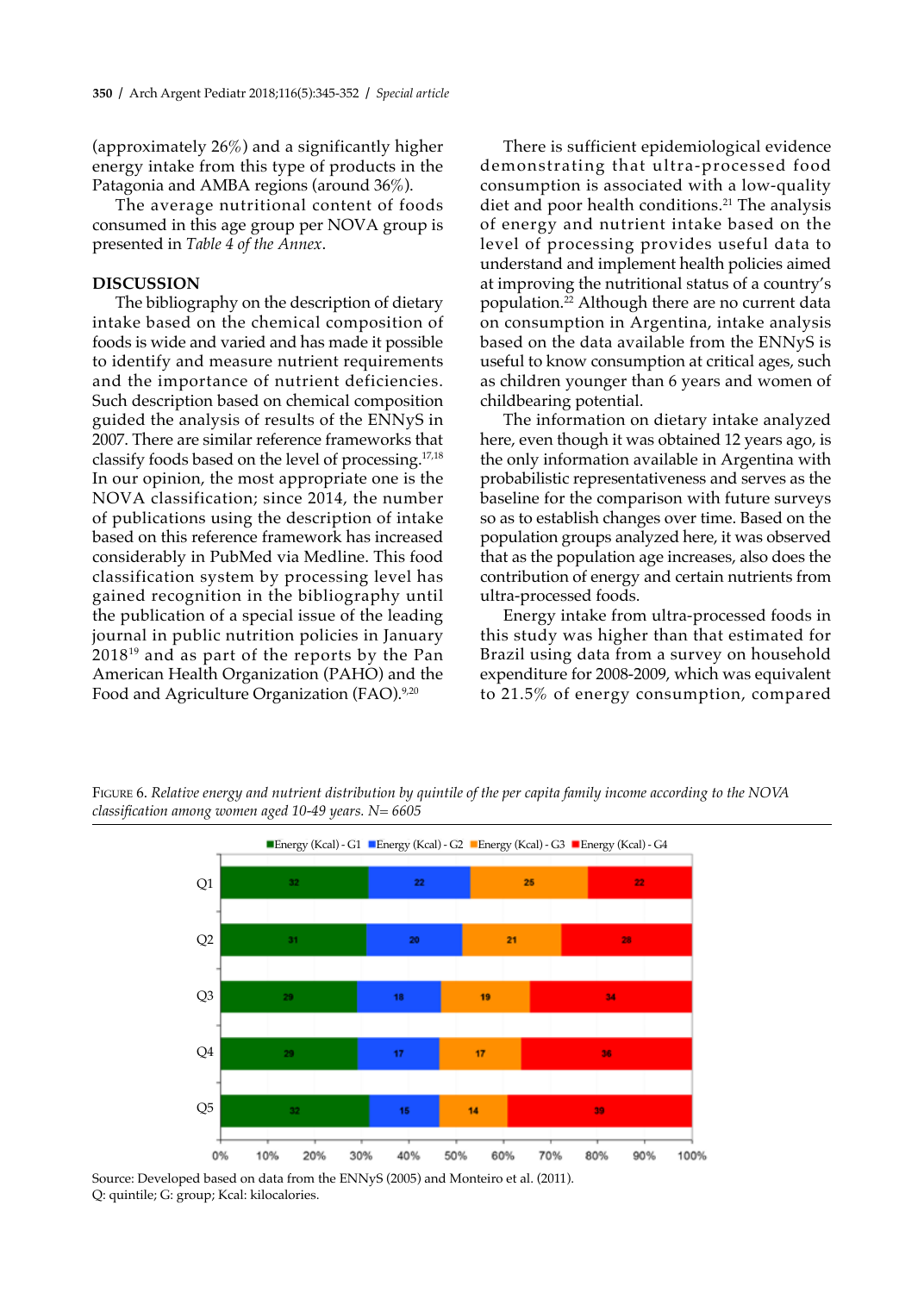to our estimations, which were 26%, 32%, and 33% among infants aged 6-23 months, children aged 2-5 years, and women aged 10-49 years, respectively.23 In addition, an ecological, crosssectional study conducted in 19 European countries indicated that the median energy intake from ultra-processed foods at home was 26.4%.<sup>24</sup>

This study showed a strong direct relationship between energy intake from ultra-processed foods and the family income, i.e., a higher per capita family income corresponded to a higher energy intake proportion from ultra-processed foods. Such direct relationship between family income and ultra-processed food consumption has also been observed in Brazil. Besides, this direct relationship takes place at a country level: the higher the domestic income, the higher the proportion of ultra-processed food consumption.25

Among analyzed nutrients, sodium is the one that is most contributed by ultra-processed foods. Polyunsaturated FAs include trans fats, which were still used in the Argentine food industry in 2005, such as hydrogenated vegetable oils, because they were cheaper for the production of processed and ultra-processed foods. For this reason, the contribution of unprocessed foods to the consumption of polyunsaturated FAs appears to be relevant. In 2010, the Argentine Food Code forbade them.26 This state regulatory intervention has managed to reduce the consumption of trans fatty acids since then.

The strength of this study is that it estimated consumption in a probability sample of population groups which are a priority for public nutrition policies based on the reference framework of food processing level and in relation to overweight and obesity in the Argentine population.<sup>27-30</sup> The analysis of what has occurred in the past two decades based on household expenditure shows a steady advance towards processed foods, from 19% of calorie intake in 1996-1997 to 29% in 2012-2013.31

The weakness of the study is that consumption corresponded to single records by person and intra-individual variability was not estimated, which causes some uncertainty in the estimations of confidence intervals of mean estimates.<sup>32</sup>

Monitoring the contribution of ultra-processed foods to usual energy intake may be a useful strategy to guide the promotion of public policies aimed at establishing healthy eating habits. It is known that the consumption of ultra-processed foods is associated with a poor-quality diet, and this has been the main argument to propose it as a population indicator of diet quality.33,34

## **CONCLUSION**

Energy and nutrient intake from natural or minimally processed foods is higher in the first years of life. As older age population groups are taken into consideration, consumption of ultraprocessed foods increases. The consumption of this type of products is more common among higher socioeconomic levels or those with a better quality of life.  $\blacksquare$ 

### **Acknowledgments**

We would like to thank Luciana Paduano, B.S., for her help assigning foods to the NOVA classification, and Carlos Defrancisco, B.S., for processing and putting together the database.

#### **REFERENCES**

- 1. Ng M, Fleming T, Robinson M, et al. Global, regional, and national prevalence of overweight and obesity in children and adults during 1980–2013: a systematic analysis for the Global Burden of Disease Study 2013. *Lancet* 2014; 384(9945):766-81.
- 2. NCD Risk Factor Collaboration (NCD-RisC). Trends in adult body-mass index in 200 countries from 1975 to 2014: a pooled analysis of 1698 population-based measurement studies with 19.2 million participants. *Lancet* 2016; 387(10026):1377-96.
- 3. Vandevijvere S, Chow CC, Hall KD, et al. Increased food energy supply as a major driver of the obesity epidemic: a global analysis. *Bull World Health Organ* 2015; 93(7):446-56.
- 4. Wang Y, Beydoun MA. The obesity epidemic in the United States- gender, age, socioeconomic, racial/ethnic, and geographic characteristics: a systematic review and metaregression analysis. *Epidemiol Rev* 2007; 29:6-28.
- 5. Wang Y, Lobstein T. Worldwide trends in childhood overweight and obesity. *Int J Pediatr Obes* 2006;1(1):11-25.
- 6. Wang Y. Disparities in pediatric obesity in the United States. *Adv Nutr* 2011; 2(1):23-31.
- 7. Breslin PA. An evolutionary perspective on food and human taste. *Curr Biol* 2013; 23(9):R409-18.
- 8. FAO/OPS. América Latina y el Caribe: Panorama de la seguridad alimentaria y nutricional. Sistemas alimentarios sostenibles para poner fin al hambre y la malnutrición. Santiago: OPS; 2017. [Accessed on: February 15th, 2018]. Disponible en: http://www.fao.org/3/a-i6747s.pdf.
- 9. OPS/OMS. Alimentos y bebidas ultraprocesados en América Latina: tendencias, efecto sobre la obesidad e implicaciones para las políticas públicas. Washington: OPS; 2015. [Accessed on: February 15th, 2018]. Available at: iris.paho.org/xmlui/bitstream/ handle/123456789/7698/9789275318645\_esp.pdf.
- 10. Ludwig DS. Technology, diet, and the burden of chronic disease. *JAMA* 2011; 305(13):1352-3.
- 11. Zapata ME, Rovirosa A, Carmuega E. La mesa Argentina en las últimas dos décadas: cambios en el patrón de consumo de alimentos y nutrientes 1996-2013. Ciudad Autónoma de Buenos Aires: Centro de Estudios sobre Nutrición Infantil - CESNI; 2016.
- 12. Monteiro CA, Cannon G, Levy R, et al. Food classification. Public Health. NOVA. The star shines bright. World Nutr. 2016;7(1-3):28-38. [Accessed on: December 18th, 2017]. Available at: https://worldnutritionjournal.org/index. php/wn/article/view/5/4.
- 13. Durán P, Mangialavori G, Biglieri A, et al. Estudio descriptivo de la situación nutricional en niños de 6-72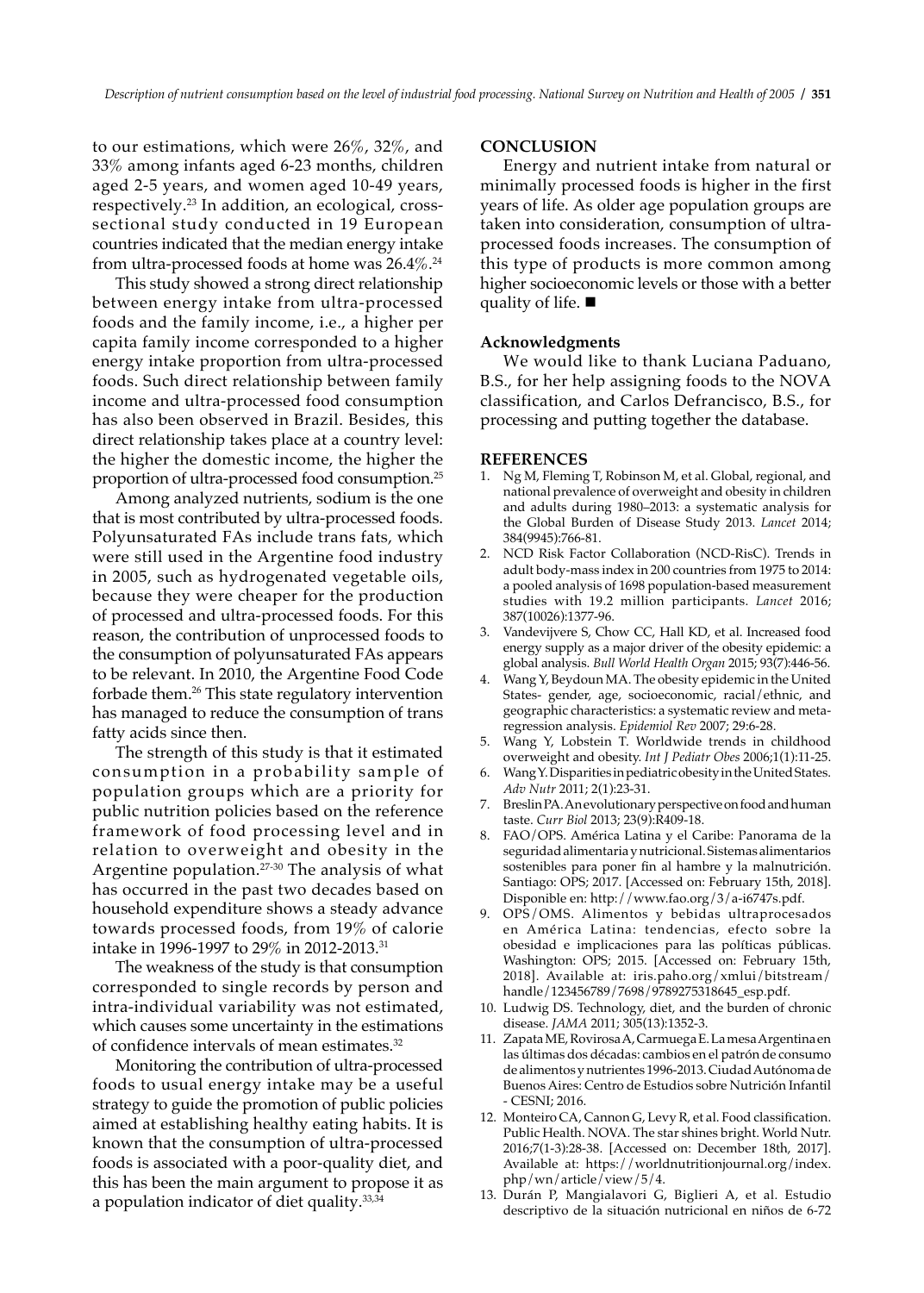meses de la República Argentina. Resultados de la Encuesta Nacional de Nutrición y Salud (ENNyS). *Arch Argent Pediatr* 2009; 107(5): 397-404.

- 14. Ministerio de Salud. Encuesta Nacional de Nutrición y Salud. Documento de Resultados 2007. Buenos Aires: Ministerio de Salud, 2007. [Accessed on: December 18th, 2017]. Available at: http://datos.dinami.gov.ar/ produccion/nutricion/ennys.html.
- 15. INDEC. Mapa de necesidades básicas insatisfechas 2001. Aquí se Cuenta. 2003; 7. [Accessed on: February 15th, 2018]. Available at: https://www.indec.gov.ar/micro\_sitios/ webcenso/aquisecuenta/aqui7.pdf.
- 16. Dirección Nacional de Encuestas de Hogares del INDEC. Acerca del método utilizado para medir la pobreza en la Argentina. Buenos Aires: INDEC. 2003. [Accessed on: February 15th, 2018]. Available at: https://www.indec. gob.ar/ftp/cuadros/sociedad/pobreza2.pdf.
- 17. Crino M, Barakat T, Trecena H, et al. Systematic review and comparison of classification frameworks describing the degree of food processing. *Nutr Food Technol* 2017; 3(1):138.
- 18. Moubarac JC, Parra DC, Cannon G, et al. Food Classification Systems Based on Food Processing: Significance and Implications for Policies and Actions: A Systematic Literature Review and Assessment. *Curr Obes Rep* 2014; 3(2):256-72.
- 19. Kelly B, Jacoby E. Public Health Nutrition special issue on ultra-processed foods. *Public Health Nutr* 2018; 21(1):1-4.
- 20. FAO. Guidelines on the collection of information on food processing through food consumption surveys. Roma: FAO; 2015. [Accessed on: December 18th, 2017]. Available at: http://www.fao.org/3/a-i4690e.pdf.
- 21. Batal M, Johnson-Down L, Moubarac JC, et al. Quantifying associations of the dietary share of ultra-processed foods with overall diet quality in First Nations peoples in the Canadian provinces of British Columbia, Alberta, Manitoba and Ontario. *Public Health Nutr* 2017; 21:103-13.
- 22. Monteiro CA, Cannon G, Moubarac JC, et al. The UN Decade of Nutrition, the NOVA food classification and the trouble with ultra-processing. *Public Health Nutr* 2017; 21(1):5-17.
- 23. Costa Louzada ML, Martins A, Canella D, et al. Ultraprocessed foods and the nutritional dietary profile in Brazil. *Rev Saude Publica* 2015; 49:38.
- 24. Monteiro CA, Moubarac JC, Levy RB, et al. Household availability of ultra-processed foods and obesity in nineteen European countries. *Public Health Nutr* 2018; 21(1):18-26.
- 25. Monteiro CA, Levy RB, Claro RM, et al. Increasing consumption of ultra-processed foods and likely impact on human health: evidence from Brazil. *Public Health Nutr*  2011; 14(1): 5-13.
- 26. Ministerio de Justicia y Derechos Humanos. Secretaría de Políticas, Regulación e Institutos y Secretaría de Agricultura, Ganadería y Pesca. Código Alimentario Argentino. Resolución Conjunta 137/2010 y 941/2010 Modificación. Buenos Aires, 3 de diciembre de 2010. [Accessed on: December 18th, 2017]. Available at:http://servicios.infoleg. gob.ar/infolegInternet/anexos/175000-179999/176669/ norma.htm.
- 27. Galante M, Konfino J, Ondarsuhu D, et al. Principales resultados de la tercera Encuesta Nacional de Factores de Riesgo de enfermedades no transmisibles en Argentina. *Rev Argent Salud Pública* 2015; 6(24):22-9.
- 28. Datum Internacional. PERCEPCIÓN Y REALIDAD. Un estudio sobre obesidad en América. Octubre de 2014. [Accessed on: February 15th, 2018]. Available at: http:// docplayer.es/15684192-Percepcion-y-realidad-un-estudiosobre-obesidad-en-america-octubre-2014.html.
- 29. Zapata ME. Patrón de consumo de bebidas en Argentina: resultados de los estudios Hidratar I y II. In: Carmuega E. (editor). Hidratación saludable en la infancia. Buenos Aires: CESNI, 2015.Págs.119-41.
- 30. Euromonitor International. Carbonates in Argentina. 2017. [Accessed on: December 18th, 2017]. Available at:http:// www.euromonitor.com/carbonates-in-argentina/report.
- 31. Zapata ME, Rovirosa A, Carmuega E. Cambios en el patrón de consumo de alimentos y bebidas en Argentina, 1996- 2013. *Salud Colectiva* 2016; 12(4):473-86.
- 32. Gibson R, Charrondiere R, Bell W. Measurement errors in dietary assessment using self-reported 24-hour recalls in low-income countries and strategies for their prevention. *Adv Nutr* 2017; 8(6):980-91.
- 33. Vandevijvere S, Monteiro C, Krebs-Smith SM, et al. Monitoring and benchmarking population diet quality globally: a step-wise approach. *Obes Rev* 2013; 14(Suppl 1):135-49.
- 34. Popkin BM, Adair LS, Ng SW. Now and then: The global nutrition transition: the pandemic of obesity in developing countries. *Nutr Rev* 2012; 70(1):3-21.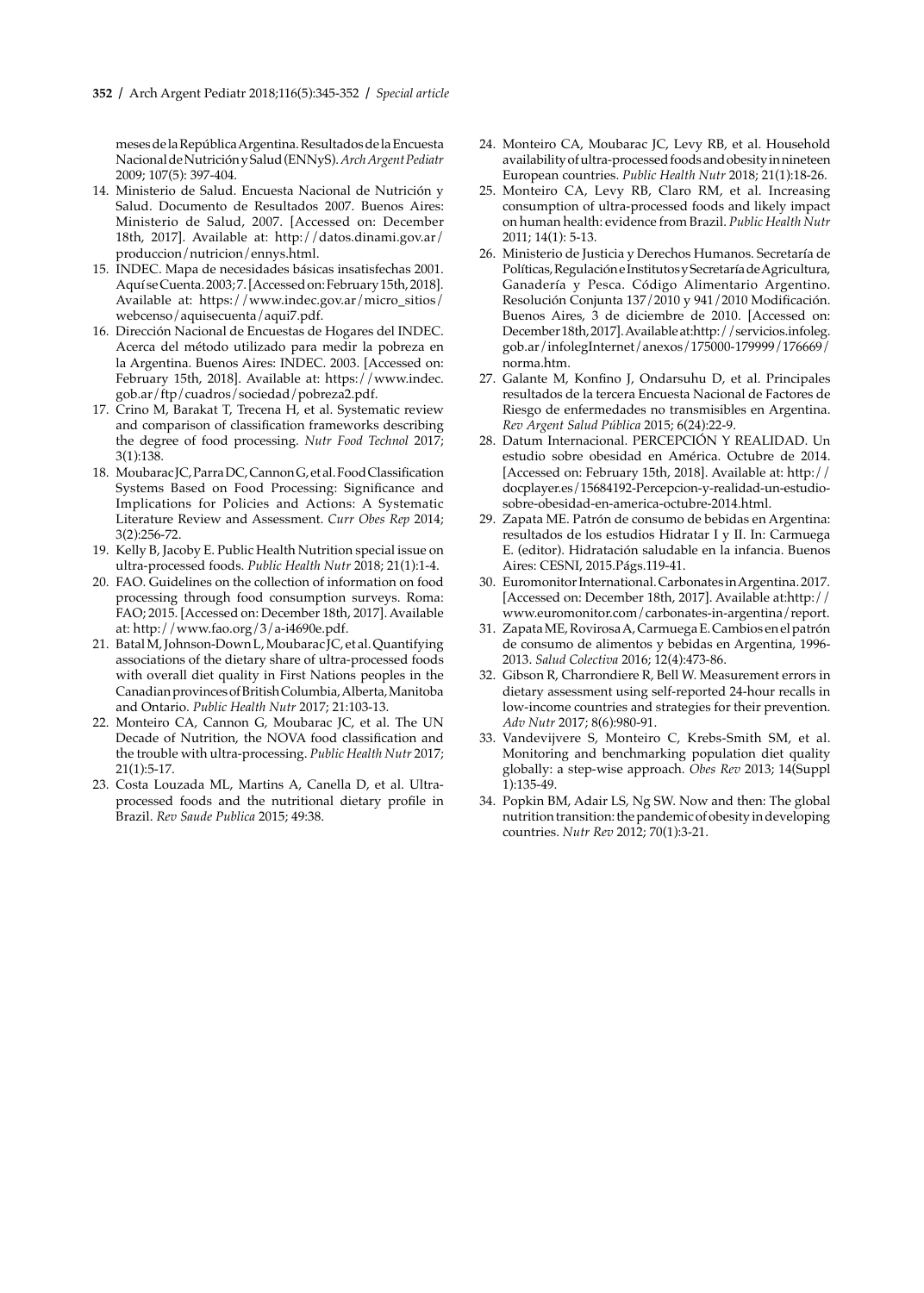# **ANNEX**

Table 1. *Number of surveyed participants by age group and region*

| Region                                         | Age group |                                                                         |      |  |  |
|------------------------------------------------|-----------|-------------------------------------------------------------------------|------|--|--|
|                                                |           | Infants aged 6-23 months Children aged 2-5 years Women aged 10-49 years |      |  |  |
| AMBA                                           |           |                                                                         |      |  |  |
| (CABA and Greater Buenos Aires districts)      | 682       | 1012                                                                    | 854  |  |  |
| Cuyo (Mendoza, San Juan, and San Luis)         | 1004      | 1230                                                                    | 1089 |  |  |
| NEA (Chaco, Corrientes, Formosa, and Misiones) | 1042      | 1270                                                                    | 1169 |  |  |
| NOA (Catamarca, Jujuy, La Rioja, Salta,        |           |                                                                         |      |  |  |
| Santiago del Estero, and Tucumán)              | 1203      | 1361                                                                    | 1259 |  |  |
| Pampa region (rest of Buenos Aires, Córdoba,   |           |                                                                         |      |  |  |
| Entre Ríos, and Santa Fe)                      | 966       | 1221                                                                    | 1047 |  |  |
| Patagonia (Chubut, La Pampa, Neuquén,          |           |                                                                         |      |  |  |
| Río Negro, Santa Cruz, and Tierra del Fuego)   | 1138      | 1270                                                                    | 1187 |  |  |
| Argentina                                      | 6035      | 7364                                                                    | 6605 |  |  |

Source: ENNyS 2005.

AMBA: Metropolitan Area of Buenos Aires; CABA: Autonomous City of Buenos Aires; NOA: Northwest region of Argentina; NEA: Northeast region of Argentina.

| TABLE 2. Average nutritional content of consumed foods per NOVA group. Infants aged 6-23 months. |  |  |  |  |
|--------------------------------------------------------------------------------------------------|--|--|--|--|
| Total for the country. $N = 6035$                                                                |  |  |  |  |

|                             | Total  | G1    | G2    | G3    | G4    |
|-----------------------------|--------|-------|-------|-------|-------|
| Energy (kcal)               | 1175.4 | 558.7 | 161.3 | 138.2 | 317.2 |
| Proteins $(g)$              | 45.3   | 31.7  | 0.0   | 5.5   | 8.1   |
| Saturated FAs*              | 13.2   | 15.9  | 8.9   | 11.6  | 9.6   |
| Monounsaturated FAs*        | 10.1   | 9.7   | 13.7  | 6.6   | 9.8   |
| Polyunsaturated FAs*        | 5.9    | 2.3   | 26.4  | 1.3   | 3.3   |
| Lipids $(g)$                | 41.4   | 20.0  | 8.7   | 3.1   | 9.6   |
| Available carbohydrates (g) | 155.5  | 63.1  | 20.8  | 22.0  | 49.6  |
| Fiber $(g)$ <sup>**</sup>   | 5.8    | 3.7   | 0.0   | 1.1   | 1.0   |
| Sodium (mg)                 | 855.4  | 316.8 | 2.7   | 147.1 | 388.8 |
| Calcium (mg)                | 766.6  | 573.1 | 0.4   | 57.9  | 135.2 |

G1: unprocessed foods; G2: ingredients; G3: processed foods; G4: ultra-processed foods.

FA: fatty acids; Kcal: kilocalories; G: group; g: grams; mg: milligrams.

\*: Percentage over total energy intake.

\*\*: Estimated only for infants aged 13-23 months because there are no recommendations for younger infants.

Table 3. *Average nutritional content of consumed foods per NOVA group. Children aged 2-5 years. Total for the country. N = 7364*

|                             | Total  | G1    | G <sub>2</sub> | G3    | G4    |
|-----------------------------|--------|-------|----------------|-------|-------|
| Energy (kcal)               | 1683.5 | 646.1 | 234.7          | 262.3 | 540.4 |
| Proteins $(g)$              | 59.9   | 39.3  | 0.0            | 9.5   | 11.0  |
| Saturated FAs*              | 11.8   | 15.1  | 9.7            | 10.8  | 8.2   |
| Monounsaturated FAs*        | 10.3   | 10.3  | 13.9           | 6.9   | 9.3   |
| Polyunsaturated FAs*        | 6.4    | 2.6   | 26.2           | 1.4   | 3.9   |
| Lipids $(g)$                | 58.4   | 22.7  | 13.9           | 5.4   | 16.5  |
| Available carbohydrates (g) | 229.6  | 71.2  | 27.4           | 44.0  | 86.9  |
| Fiber $(g)$                 | 8.6    | 4.7   | 0.0            | 2.0   | 1.9   |
| Sodium (mg)                 | 1152.0 | 329.7 | 6.1            | 266.3 | 550.0 |
| Calcium (mg)                | 761.0  | 540.3 | 0.7            | 81.1  | 138.9 |

G1: unprocessed foods; G2: ingredients; G3: processed foods; G4: ultra-processed foods.

FA: fatty acids; Kcal: kilocalories; G: group; g: grams; mg: milligrams.

\*: Percentage over total energy intake.